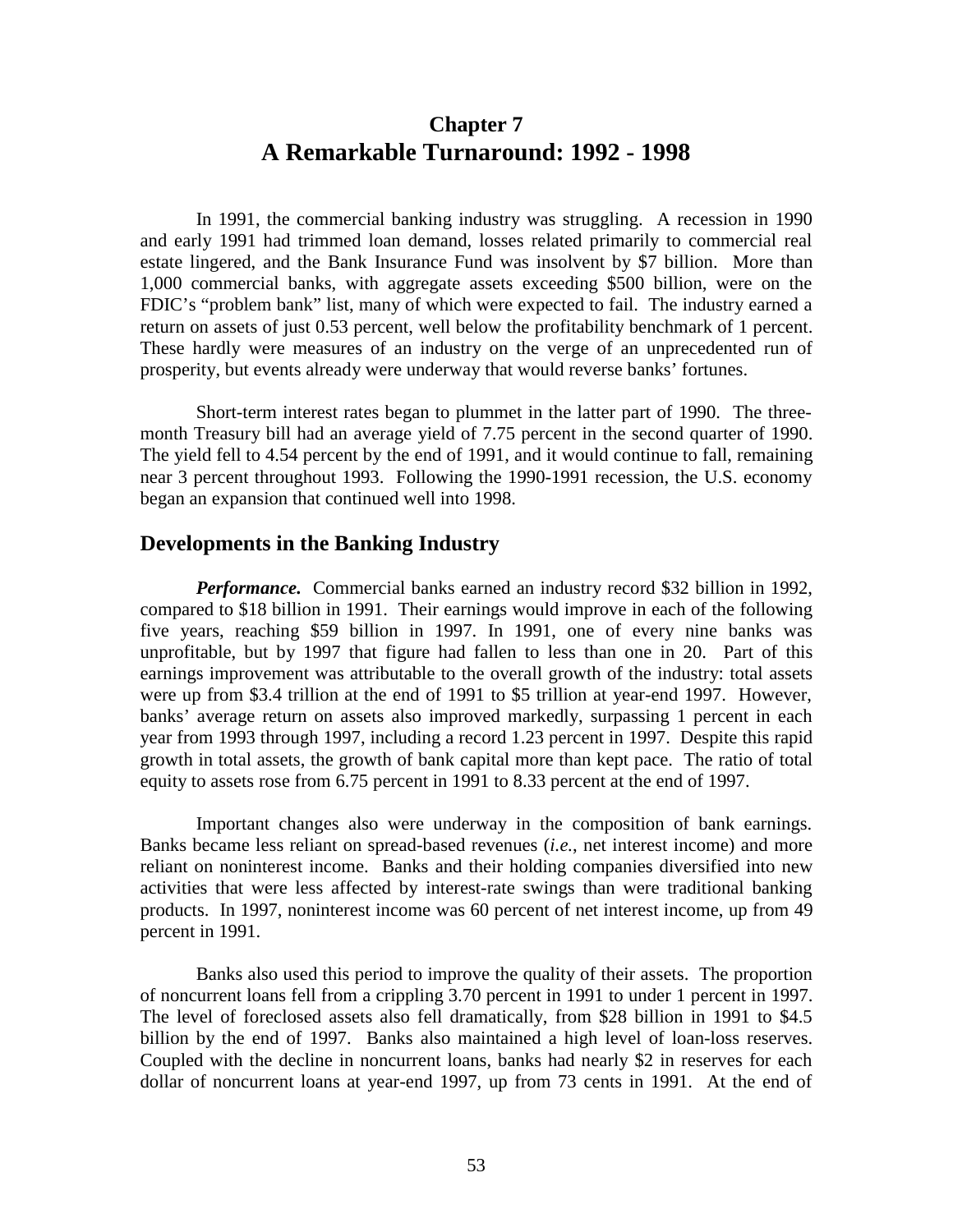1997, the number of institutions on the FDIC's "problem bank" list had fallen to just 71 banks, with total assets of \$5 billion.

*Consolidation*. The number of FDIC-insured commercial banks remained remarkably constant from 1934 to 1988, ranging from 13,000 to 14,500. In 1989, the number of banks fell below 13,000 for the first time and continued to fall, to 9,143 at the end of 1997. Part of this consolidation was attributable to bank holding companies combining their bank subsidiaries, which was facilitated by the Riegle-Neal Interstate Banking and Branching Efficiency Act of 1994. This Act, which became fully phased in by June 1997, also enabled interstate combinations between unaffiliated banks. The most dramatic effects have been mergers between some of the nation's largest banking companies. Some concerns were raised about the ability of smaller banks to compete with these enormous financial conglomerates, but there are many reasons to believe that well-managed community banks will continue to prosper independently. Additional concerns were raised about the ability of the FDIC to handle the failure of one of the "megabanks." This is addressed in Chapter 8.

## **FDICIA**

The Federal Deposit Insurance Corporation Improvement Act (FDICIA) was enacted in December 1991 as Congress addressed the insolvent Bank Insurance Fund. The Act was comprehensive in nature, covering both insurance funds and their finances as well as supervisory and resolution practices. Its most important provisions are summarized here.

*Risk-based premiums.* By statute, the FDIC had always charged a flat rate for deposit insurance. FDICIA required the FDIC to have in place by 1994 an assessment system wherein each bank's assessment would be reflective of the risks it posed to its insurance fund. The FDIC had backed such a change and implemented a risk-based premium system on January 1, 1993, a year ahead of schedule.

Assessment rate schedules were adopted separately for the BIF and the SAIF. Each schedule was composed of a nine-cell matrix, with rates ranging from 23 cents per \$100 of assessable deposits to 31 cents. Institutions were categorized according to a capital subgroup  $(1, 2 \text{ or } 3)$  and a supervisory subgroup  $(A, B \text{ or } C)$ . Thus, the best-rated institutions were in cell 1A, and the weakest institutions were in cell 3C.

FDICIA set the minimum assessment at 23 basis points until each fund was fully capitalized at 1.25 percent of insured deposits. It required the FDIC to adopt a recapitalization schedule for the BIF to achieve full capitalization with 15 years. Such a schedule was adopted in 1992. Because nearly half of SAIF assessments were diverted by law to other purposes, that fund was expected to take even longer to become fully capitalized. A capitalization schedule for the SAIF was not required until 1998.

*Prompt corrective action.* The law required federal regulators to establish five capital zones ranging from well-capitalized to critically undercapitalized that serve as the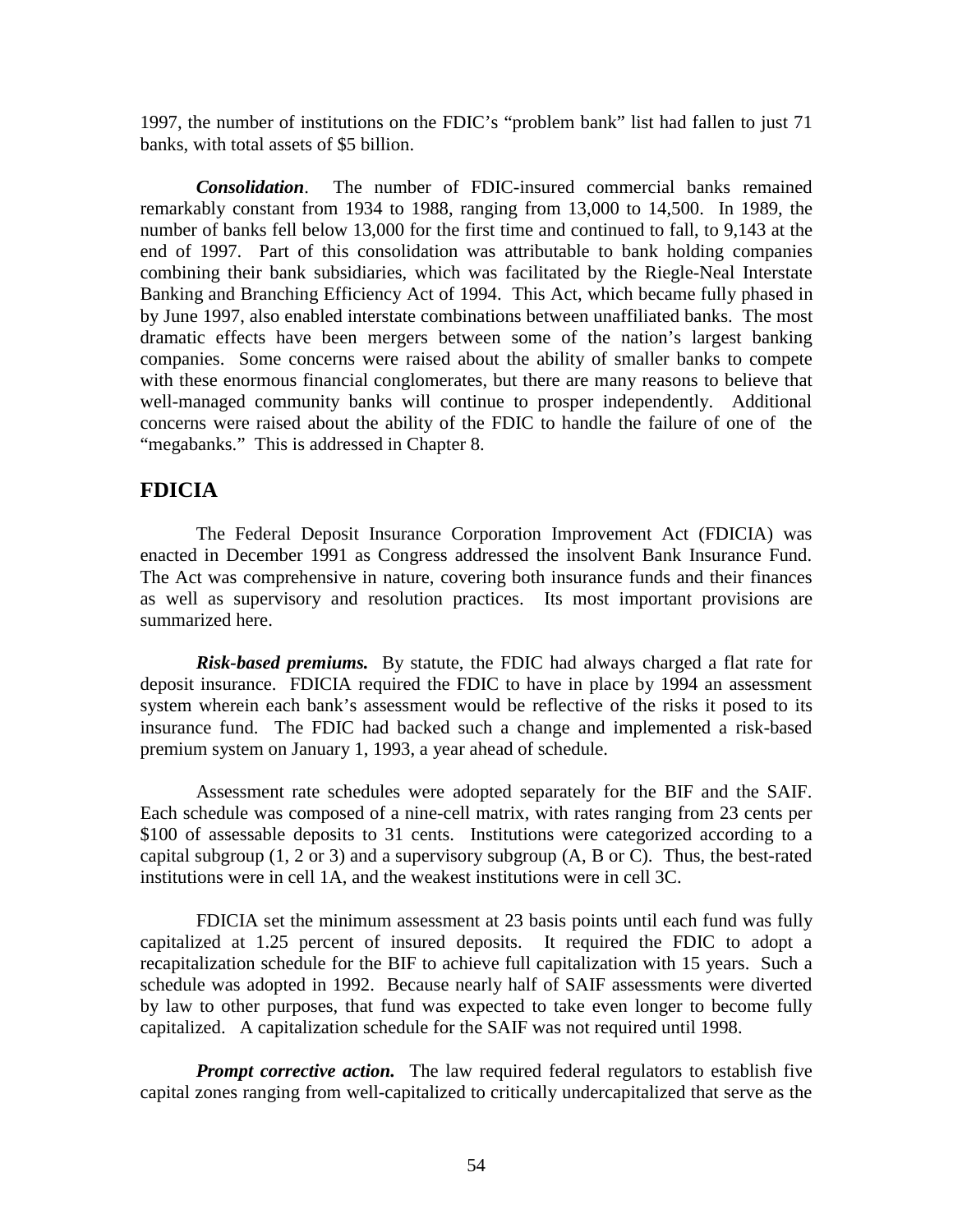basis for mandatory prompt corrective active by regulators. Increasingly harsh restrictions apply to institutions that are less than well-capitalized. Institutions whose tangible capital ratio falls below 2 percent are critically undercapitalized and face closure if the situation is not corrected within 90 days. It was expected that by closing institutions before their capital was totally depleted, losses to the deposit insurance funds would be mitigated. Until FDICIA, the FDIC did not have the authority to close a failing insured bank; that power rested with the chartering authority, which was the Comptroller of the Currency or the state.

*Least-cost resolution.* FDICIA required the FDIC to select the resolution alternative for failing institutions that results in the lowest cost to the insurance fund. Previously, the FDIC could select any resolution alternative if it was less costly than a payout of insured deposits and liquidation of assets. Thus, if two resolution alternatives were less costly than a payout, previously the FDIC could have chosen either method; under FDICIA, the FIDC must choose the least costly of the two. Beginning in the mid-1960s, the FDIC had routinely protected all depositors, when possible, by transferring all deposits of a failed bank to an acquiring institution, thus protecting even uninsured depositors. That policy was no longer an option.

*Too big to fail.* Before FDICIA, the FDIC had the authority under the open-bank assistance provisions of the 1950 Act to determine that a failing institution was so large that its failure could result in a systemic risk to the banking system by undermining public confidence. This authority was used only two times, in 1980 with First Pennsylvania Bank (total assets \$8 billion) and in 1984 with Continental Illinois National Bank (total assets \$45 billion). Both instances required a finding of essentiality.

FDICIA requires that, in situations threatening systemic risk, the FDIC Board, the Board of Governors of the Federal Reserve System and the Secretary of the Treasury, in consultation with the President, must agree that the closure of the insured institution would have a serious effect on economic conditions or financial stability. Any loss to an insurance fund under this exception must be recovered through a special assessment paid by members of that fund. This authority has not yet been used.

*Borrowing authority*. FDICIA also increased from \$5 billion to \$30 billion the amount the FDIC is authorized to borrow from the Treasury to cover insurance losses. Any borrowings were to be repaid through deposit insurance assessments. In 1990, the FDIC was authorized to borrow money for working capital from the Federal Financing Bank. Any borrowings were to be repaid by the sale of receivership assets. These provisions were necessary because when an institution fails, the FDIC has large initial expenses – the payment of insured deposits – and relatively slow recovery through the sale of receivership assets. Working capital borrowings, which amounted to about \$10 billion at year-ends 1991 and 1992, were repaid in full in 1993.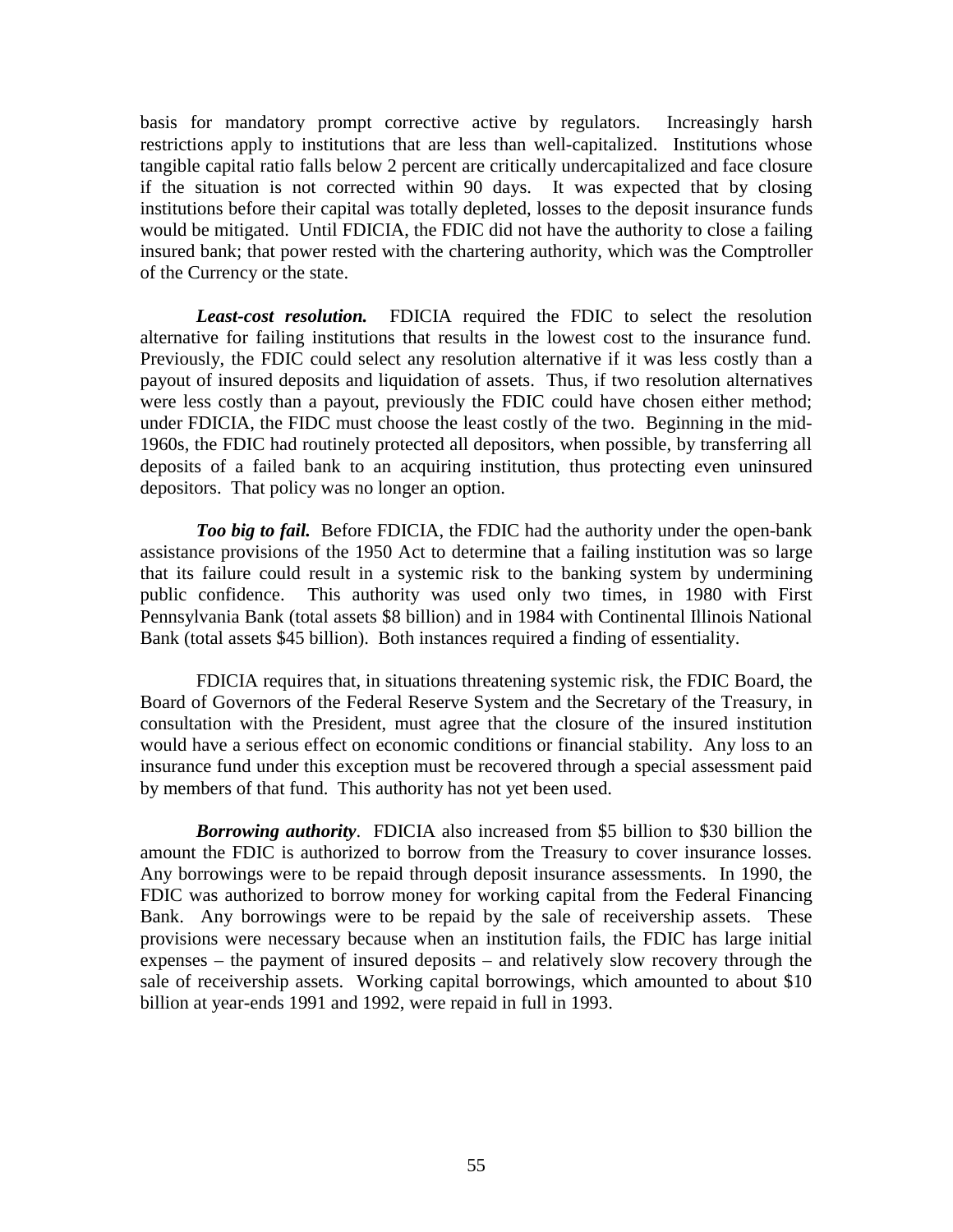### **Depositor Preference**

The Omnibus Budget Reconciliation Act of 1993 included provisions that established a uniform order for distributing the assets of failed insured depository institutions. Previously, federal and state laws often set different priorities in terms of the hierarchical order for payment of receivership claims. Under the national depositor preference law, a failed institution's assets are to be distributed in the following order:

- 1. The administrative expenses of the receiver;
- 2. The claims of all depositors, including the FDIC in the place of insured depositors;
- 3. General creditor claims;
- 4. Subordinated creditor claims; and
- 5. The claims of shareholders.

The law was expected to reduce the cost of resolutions and thus conserve the deposit insurance funds.

### **Insured-Bank Failures**

The profitability of the overall banking industry recovered quickly in 1992, but some banks did not survive the travails of the preceding years. One hundred twentyseven banks failed in 1992, resulting in estimated insurance losses of \$3.6 billion.<sup>30</sup> The industry's financial health was evident in the lower numbers of failures and losses in subsequent years. From 41 failures in 1993, the numbers fell to 13, six, five and one in the years 1994 through 1997, respectively, and insurance losses declined proportionately. The low failure experience has continued in 1998. Through the first eight months of the year, just three commercial banks failed, resulting in estimated losses of \$33 million.

### **Financial Operations**

The Bank Insurance Fund recovered far more quickly than was anticipated from its insolvency at year-end 1991. With declining insurance losses and substantially higher assessment revenue mandated by FDICIA, the fund balance became positive in 1993 and reached full capitalization in May 1995. At midyear 1995, the fund's balance was \$24.7 billion, which represented 1.29 percent of insured deposits.

It is important to note that the recovery of the BIF was aided significantly by a reduction in the reserves previously set aside for anticipated failures. Failures projected by the FDIC and the General Accounting Office in the early 1990s did not materialize as the banking industry went on to seven years of record profits. In 1992, 1993 and 1994, the FDIC recorded *negative* loss provisions totaling \$12.8 billion, which increased net

<sup>&</sup>lt;sup>30</sup> Insurance losses for any given year include estimated losses for institutions that failed during that year as well as adjustments to estimated losses for institutions that failed in previous years.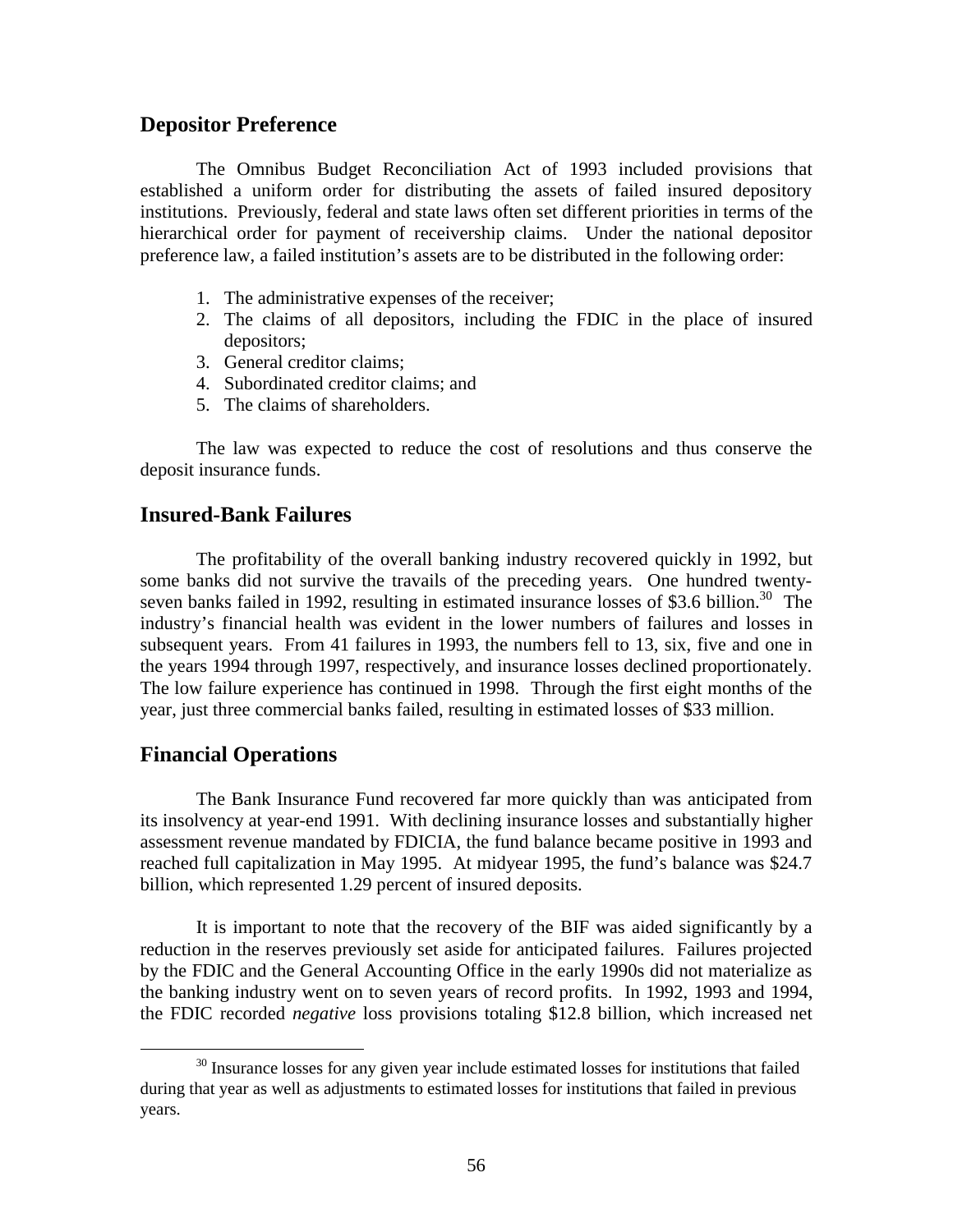income and the fund balance. Much smaller – though still negative – loss provisions were recorded in 1995 through 1997.

*BIF assessment rates.* With the BIF recapitalized in 1995, the FDIC was able to reduce deposit insurance assessments for BIF members. In recognizing the legislative safeguards recently implemented, the FDIC Board concluded that the insurance losses of the 1980s and early 1990s were atypical of what could be expected in the foreseeable future. The staff determined that an assessment rate of 4 to 5 basis points would have been sufficient to balance revenues and expenses – and capitalize deposit growth – in the period from 1950 to 1980.<sup>31</sup> However, the Board also wanted to maintain risk-based pricing, so rates were reduced from a range of 23 to 31 basis points to a range of 4 to 31 basis points, effective June 1, 1995. Because of incentives in the risk-based premium system and improvements in the health of the industry, the vast majority of banks – nearly 92 percent – were in the 1A rate cell and qualified for the lowest rate. The average assessment rate was 4.4 basis points, down from 23.2 basis points before recapitalization of the BIF. Also, by increasing the spread from 8 basis points (23 to 31) to 27 basis points (4 to 31), the Board hoped to provide additional financial incentive to weaker banks to improve their condition.

Later in 1995, the Board lowered BIF rates again, to a range of 0 to 27 basis points, effective at the start of 1996. Because of the low level of projected insurance losses and receivership activity, the Board determined that investment earnings would be sufficient to cover the BIF's expenses. To maintain the incentives provided by risk-based pricing, though, it was decided to retain higher rates for banks presenting greater risks to the fund. In 1997, BIF assessment revenues totaled just \$25 million, compared to \$5.6 billion in 1994.

*SAIF assessment rates.* At the time the BIF became recapitalized in 1995, the SAIF still was substantially short of the designated reserve ratio of 1.25 percent. On June 30, 1995, the fund balance was \$2.6 billion, and its reserve ratio was just 0.36 percent. Therefore, SAIF assessment rates could not be set lower than 23 basis points,  $32$  and there existed a sizable differential between SAIF assessment rates and the new BIF rates. It soon became apparent that this provided sufficient incentive to SAIF members to shift deposits to BIF insurance. Despite legislative and regulatory prohibitions, some SAIF members succeeded to some extent. Concern arose that if SAIF-assessable deposits continued to shrink, it eventually would not be able to meet its insurance and other financial obligations. Moreover, it was likely to be the stronger institutions that would be successful in shifting deposits, leaving the SAIF with a higher risk profile.

 $31$  Interestingly, this was the same exercise undertaken by FDIC staff 60 years earlier, based on the period 1865 to 1934, in recommending an assessment rate when Congress was drafting the Banking Act of 1935. The results were not widely dissimilar.

 $32$  Under FIRREA, the FDIC Board had the option of reducing SAIF assessment rates to 18 basis points during the period from January 1, 1994 to December 31, 1997. However, the Board opted to maintain the minimum rate at 23 basis points until the SAIF was fully capitalized.